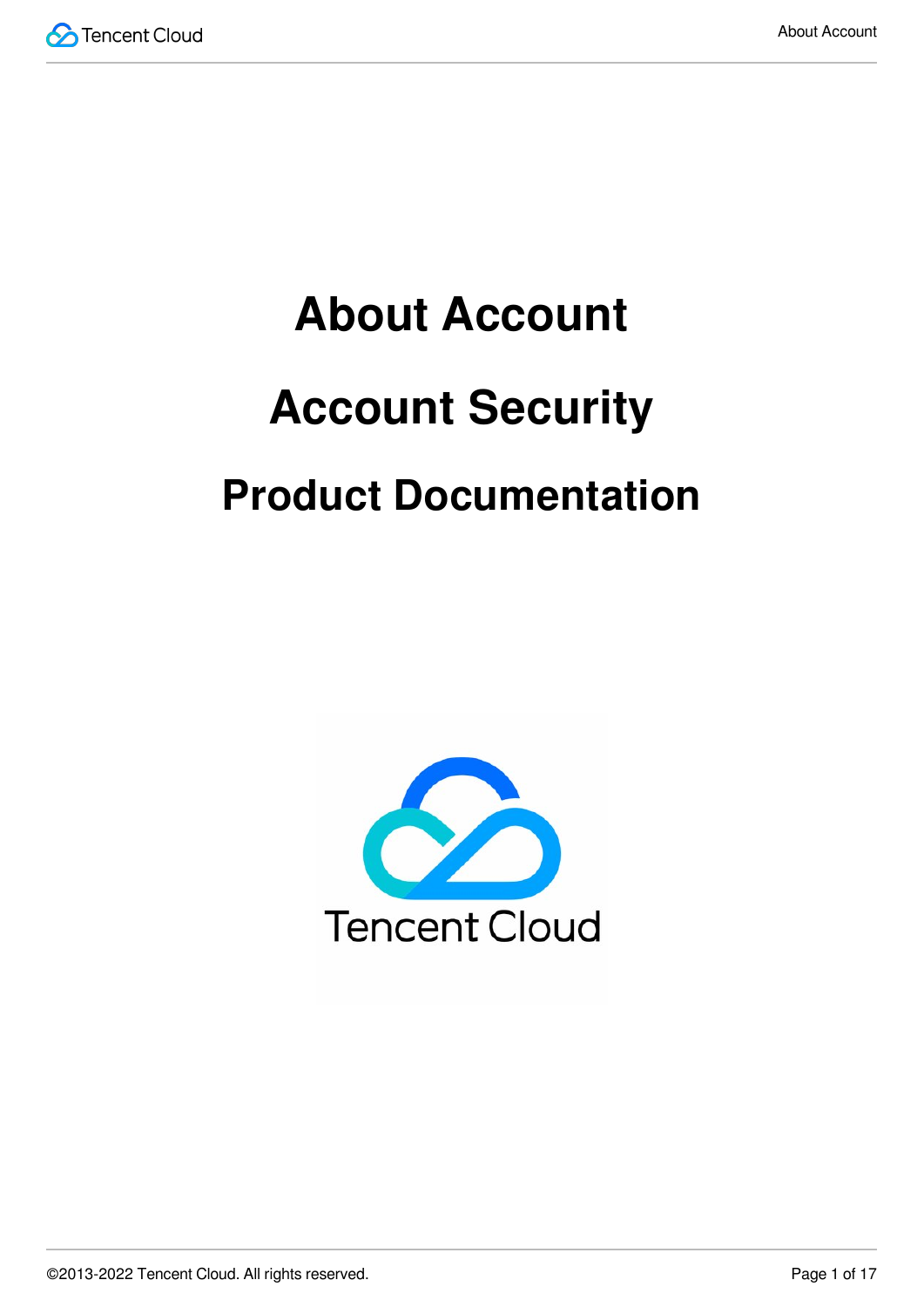

#### Copyright Notice

©2013-2019 Tencent Cloud. All rights reserved.

Copyright in this document is exclusively owned by Tencent Cloud. You must not reproduce, modify, copy or distribute in any way, in whole or in part, the contents of this document without Tencent Cloud's the prior written consent.

Trademark Notice

#### **C** Tencent Cloud

All trademarks associated with Tencent Cloud and its services are owned by Tencent Cloud Computing (Beijing) Company Limited and its affiliated companies. Trademarks of third parties referred to in this document are owned by their respective proprietors.

#### Service Statement

This document is intended to provide users with general information about Tencent Cloud's products and services only and does not form part of Tencent Cloud's terms and conditions. Tencent Cloud's products or services are subject to change. Specific products and services and the standards applicable to them are exclusively provided for in Tencent Cloud's applicable terms and conditions.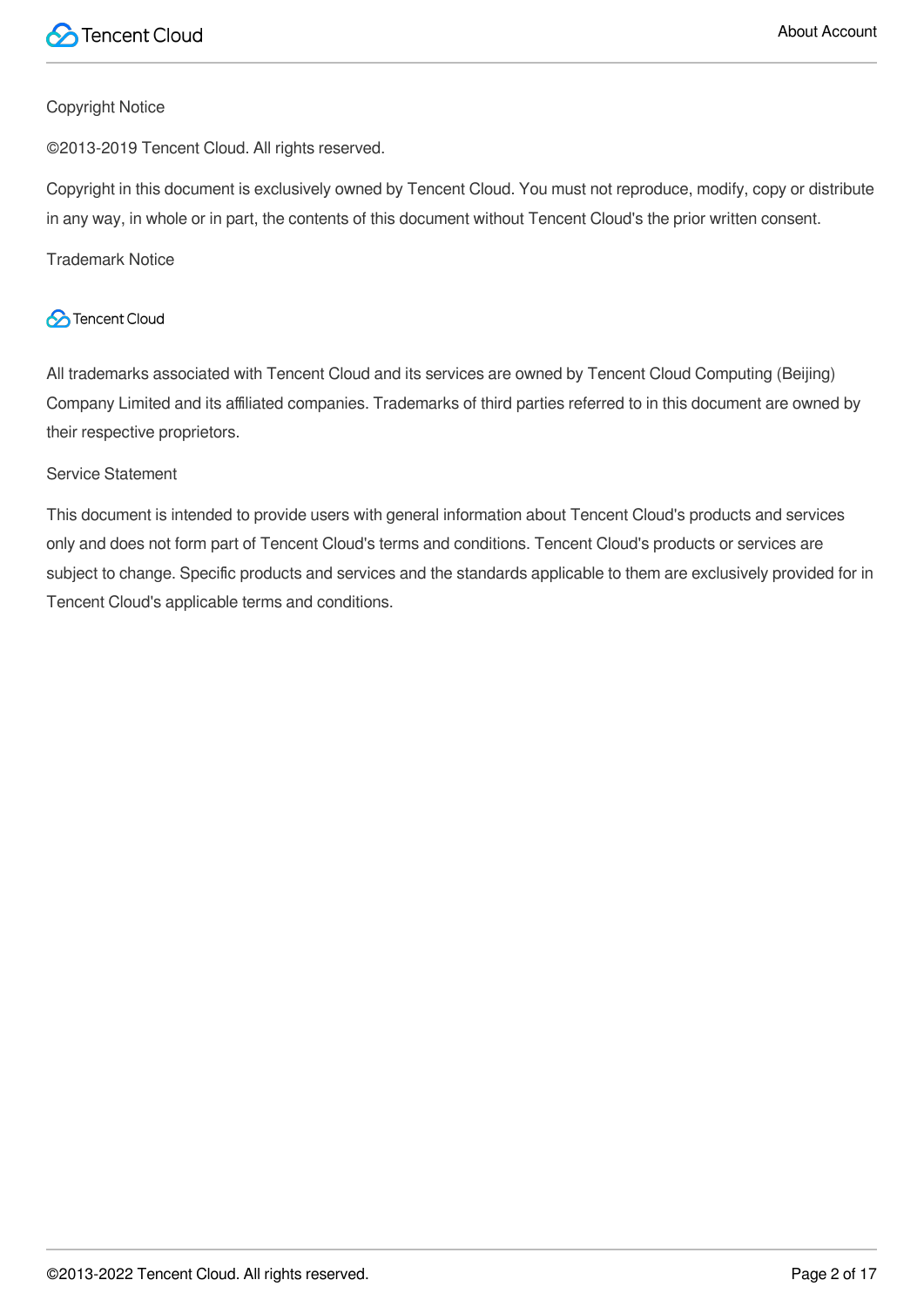### **Contents**

[Account](#page-3-0) Security

Login [Protection](#page-3-1)

MFA [Devices](#page-5-0)

[Products](#page-8-0) that support MFA

[Logging](#page-11-0) out from All Devices

Operation [Protection](#page-12-0)

Account [Cancellation](#page-14-0)

Account [Password](#page-16-0)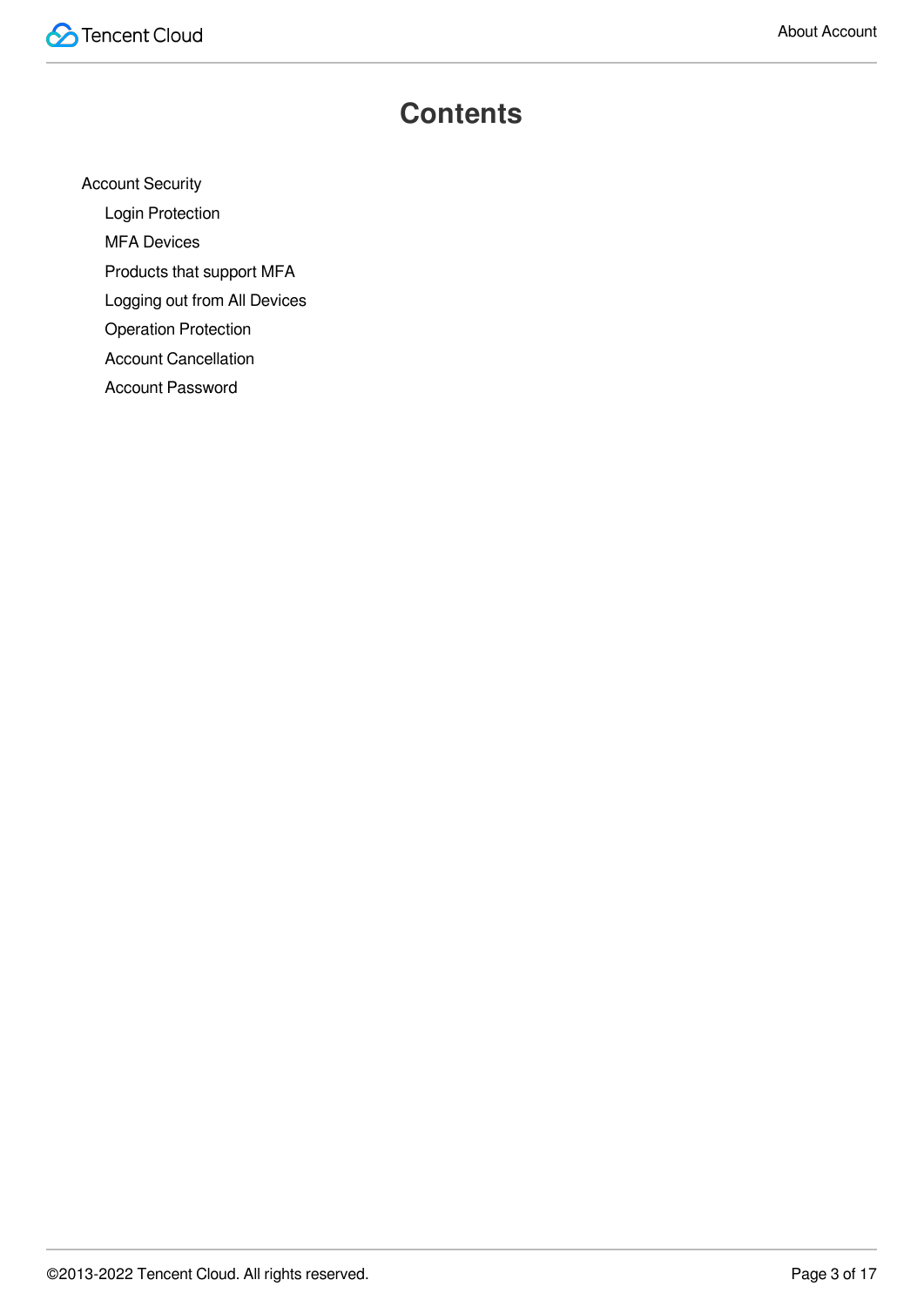# <span id="page-3-1"></span><span id="page-3-0"></span>Account Security Login Protection

Last updated:2020-05-08 17:32:16

Login protection is an additional layer of protection that Tencent Cloud provides for logins. An additional identity verification credential is required after the correct username and password are entered.

After login protection is enabled, you must verify your identity every time you log in to the Tencent Cloud website. This prevents others from logging in to your account even if they have cracked your password.

### Enabling Login Protection

1. Log in to the Tencent Cloud Console and go to Security [Settings](https://console.intl.cloud.tencent.com/developer/security) page. Click the edit icon next to **Login Protection** to enable it.



- 2. Complete the identity authentication as prompted.
- 3. You will be able to enable **Login Protection** after you pass the identity authentication.

### Login Protection Types

Log in to the Tencent Cloud Console and go to [Security](https://console.intl.cloud.tencent.com/developer/security) Settings. Go to **Account Protection Verification** > **Login Protection**, and select from the following accordingly:

| Operation   |             |
|-------------|-------------|
| Protection  | Description |
| <b>Type</b> |             |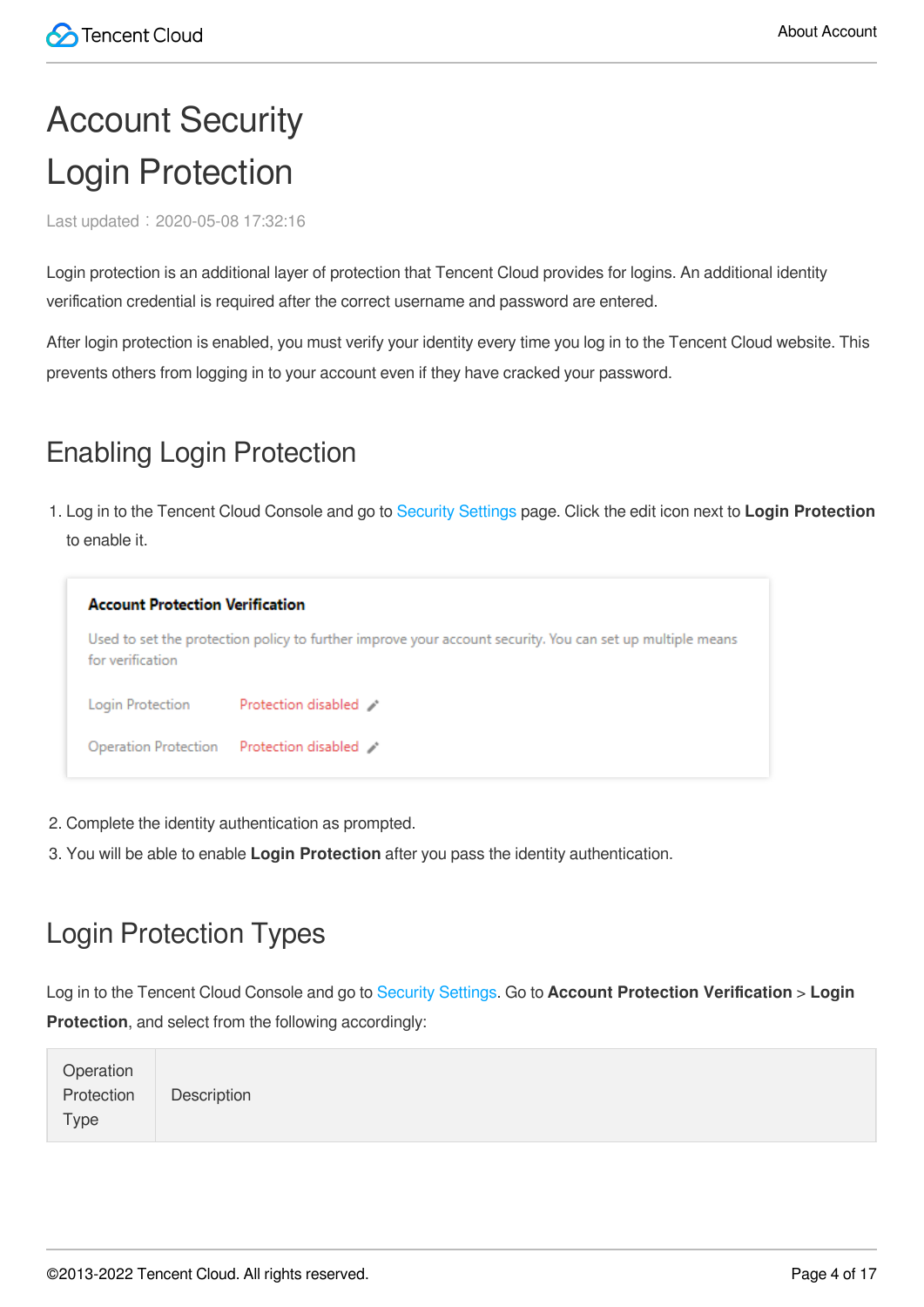| Operation<br>Protection<br><b>Type</b> | Description                                                                                                                                                                                                                                  |
|----------------------------------------|----------------------------------------------------------------------------------------------------------------------------------------------------------------------------------------------------------------------------------------------|
| Enable<br><b>MFA</b>                   | After entering your username and password in the login page, you will be redirected to the MFA<br>verification page where you need to enter the correct MFA password before you can log in to your<br>account.                               |
| Enable<br><b>SMS</b><br>verification   | After entering your username and password in the login page, you will be redirected to the SMS<br>verification page where you need to get a verification code on your phone and enter it correctly<br>before you can log in to your account. |
| Do not<br>enable                       | Secondary verification will not be required.                                                                                                                                                                                                 |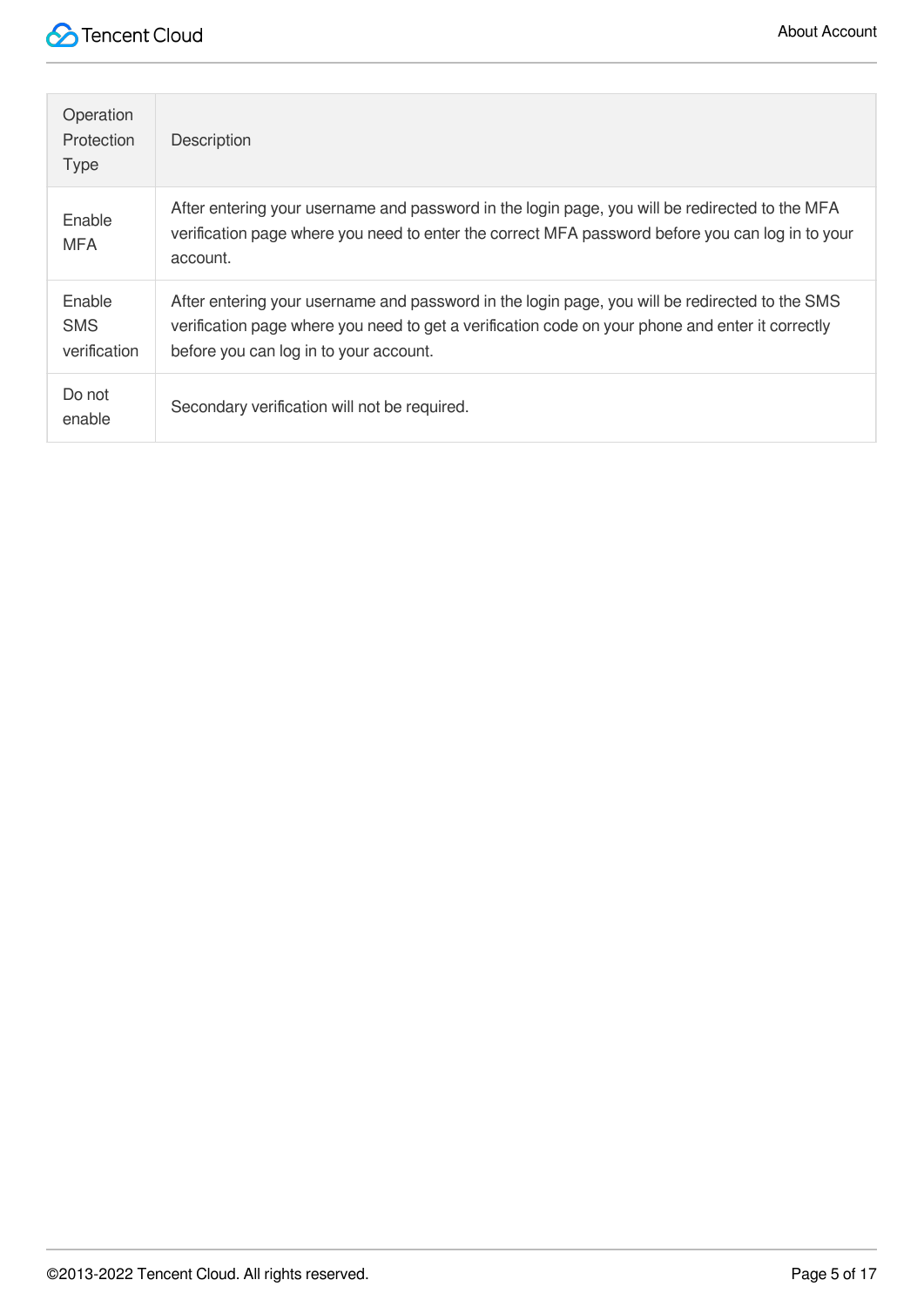# <span id="page-5-0"></span>MFA Devices

Last updated:2021-10-27 14:14:13

Multi-Factor Authentication (MFA) is a simple and effective security authentication method. It adds an additional layer of protection to strengthen the username and password credentials. An MFA device, also called a dynamic password card or token, is a device that enables this authentication method. Tencent Cloud currently offers one type of MFA device: virtual MFA device.

### Virtual MFA Device

A virtual MFA device is an application program that generates dynamic authentication codes. It is compliant with the time-based one-time password (TOTP) standard as defined in RFC 6238. Tencent Cloud's virtual MFA devices are supported by the Tencent Cloud Assistant mini program.

#### **Binding a virtual MFA device**

- 1. Log in to the [Tencent](https://console.intl.cloud.tencent.com/) Cloud Console, click the account name in the top-right corner, and click **Security Settings**.
- 2. Go to **Basic Settings** > **MFA Device** and click **Bind**.
- 3. Complete the identity authentication as prompted on the authentication window that pops up.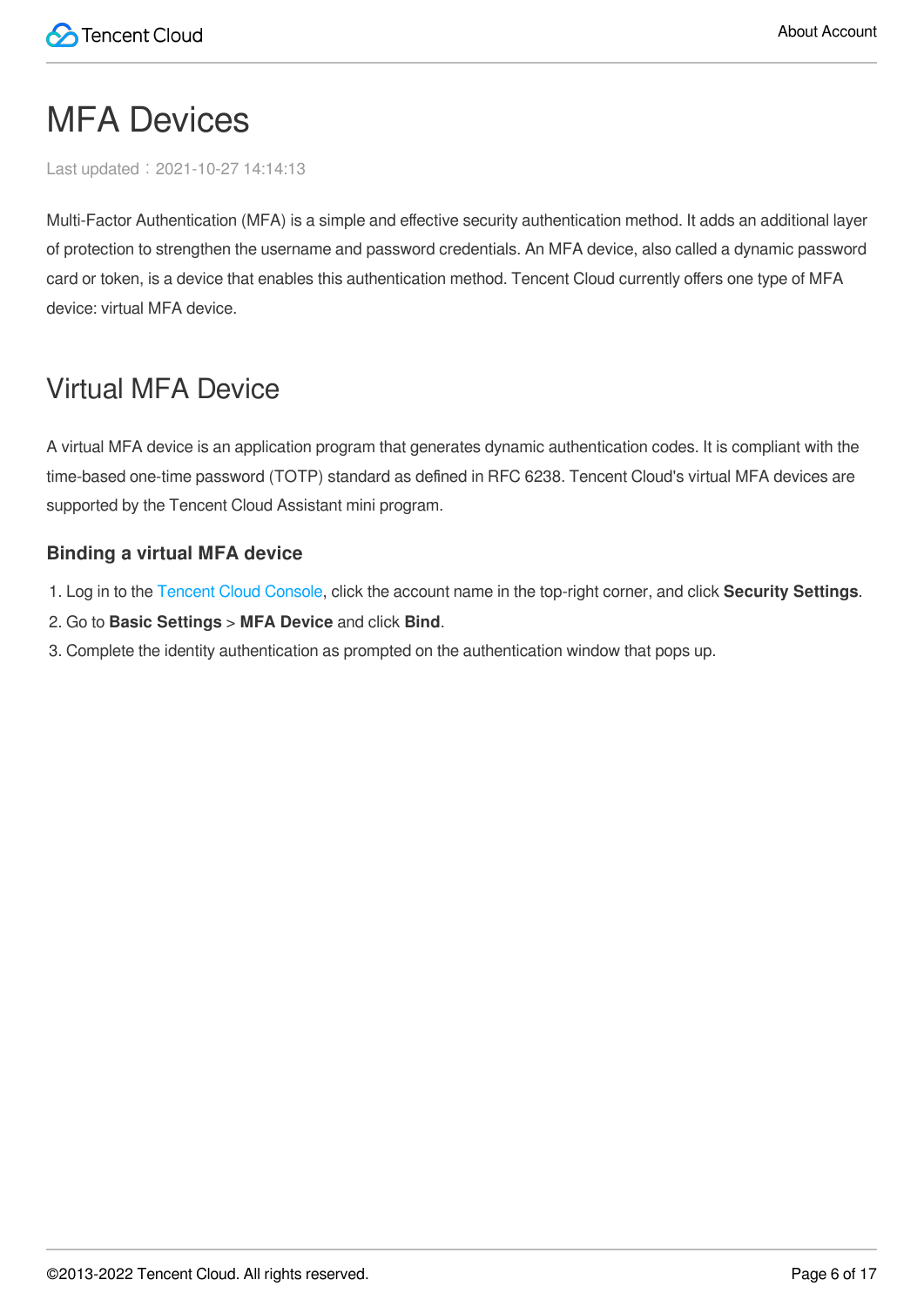4. Select a virtual MFA device and bind it as prompted.

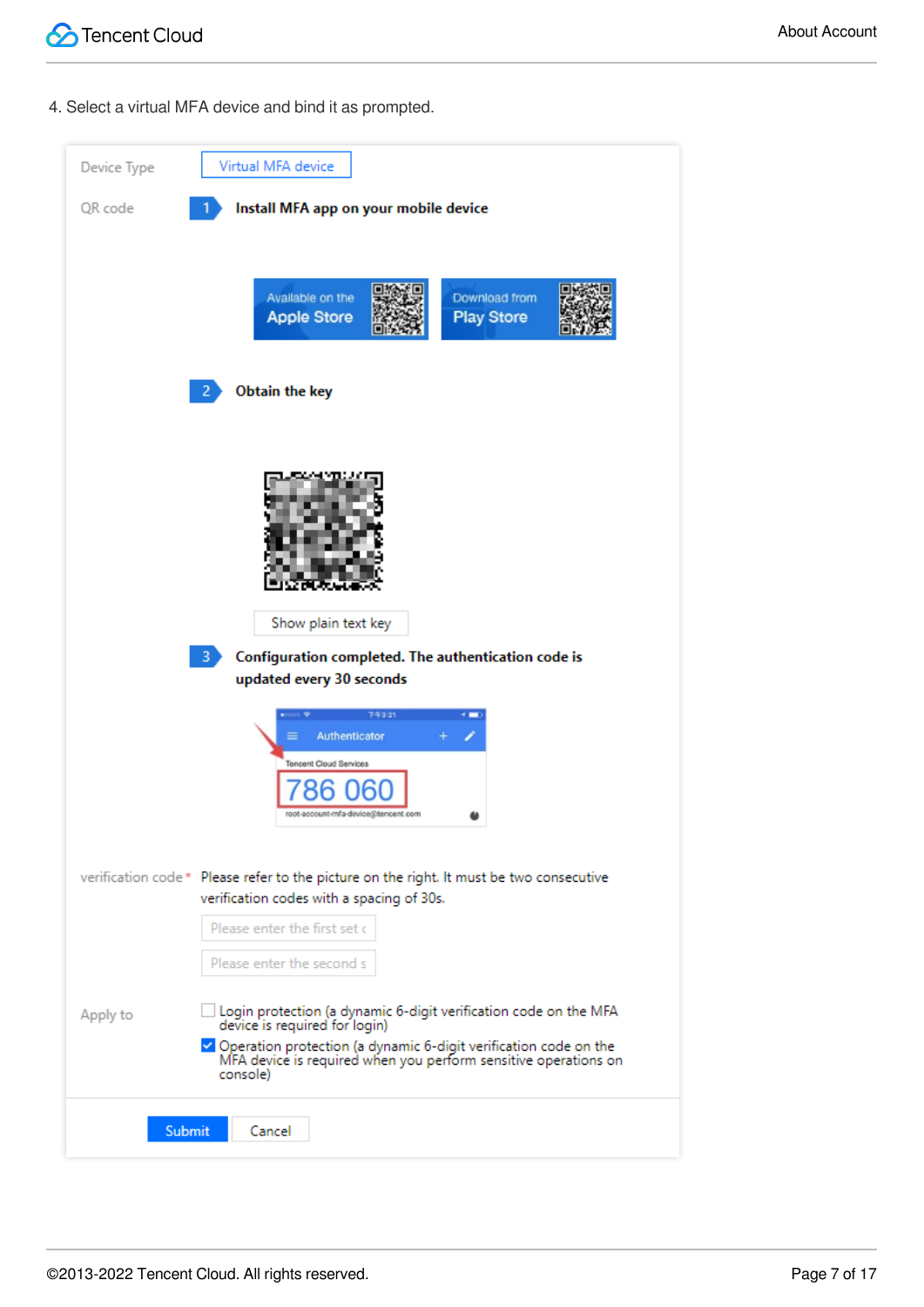5. Click **Submit** to complete the binding of the virtual MFA device.

#### **Unbinding a virtual MFA device**

- 1. Log in to the [Tencent](https://console.intl.cloud.tencent.com/) Cloud Console, click the account name in the top-right corner, and click **Security Settings**.
- 2. Go to **Basic Settings** > **MFA Device** and click **Unbind**.
- 3. Click **Confirm** in the pop-up box.
- 4. On the authentication page that pops up, enter the 6-digit dynamic authentication code and click **OK** to complete the unbinding.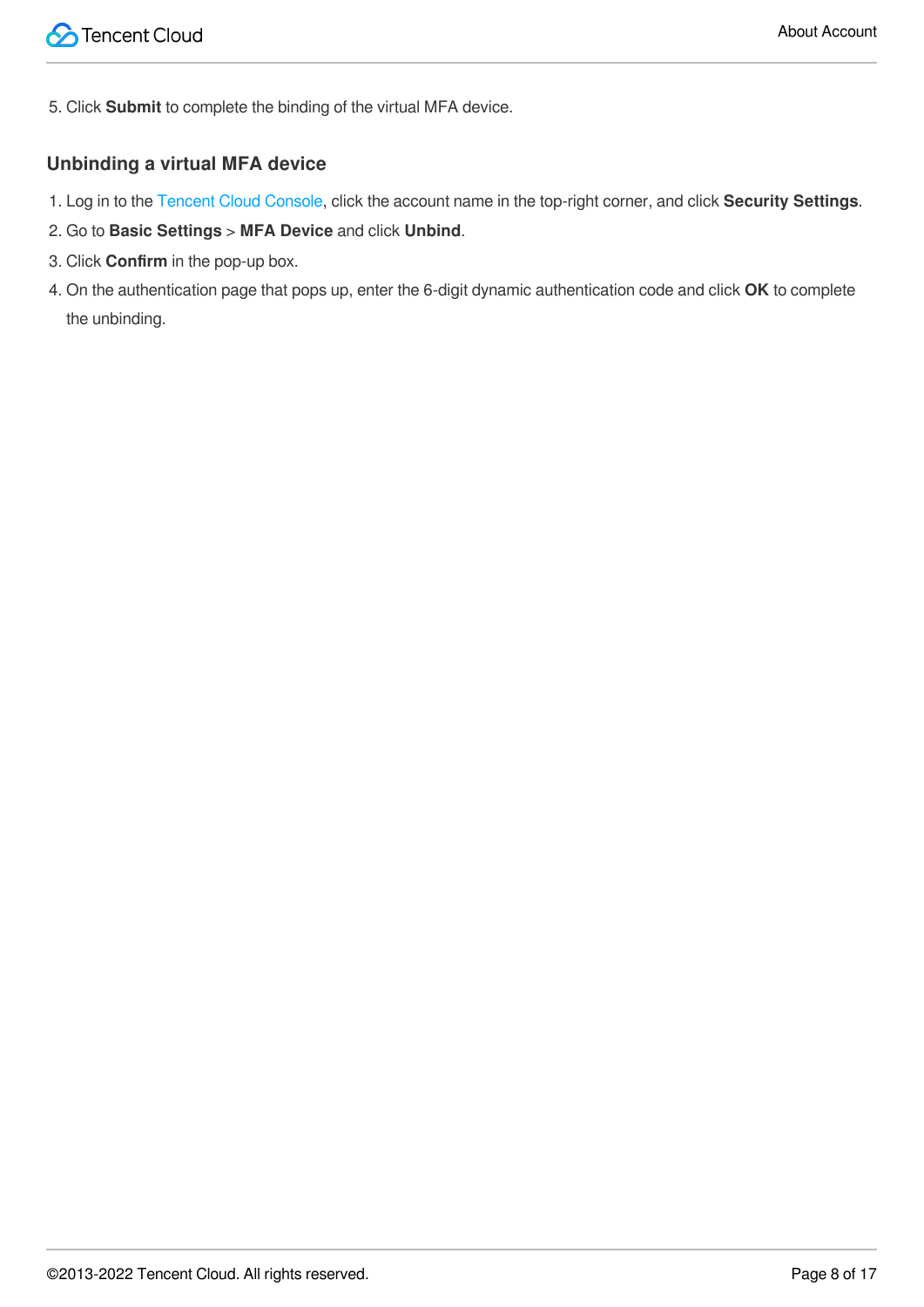# <span id="page-8-0"></span>Products that support MFA

Last updated:2020-04-16 11:04:17

Here is a list of products and operations that support MFA verification.

#### **Account-Related Operations**

The following account-related operations are supported:

- Deregistering an account
- Associating an account
- Disassociating an account
- Binding a token
- Unbinding a token
- Modifying the email login password
- Modifying the recovery mobile number
- Managing login status
- Resetting the email login password
- Viewing an API key in plaintext
- Setting operation protection
- Setting login protection

#### **Billing-Related Operations**

The following billing-related operations are supported:

• Bill verification

#### **CAM**

The following CAM-related operations are supported:

- Creating a sub-user
- Creating a role in the console
- Deleting a project key
- Viewing an API key in plaintext
- Getting a temporary token for MFA authentication
- Querying a project key
- Querying all user groups
- Modifying a virtual token
- Modifying a hardware token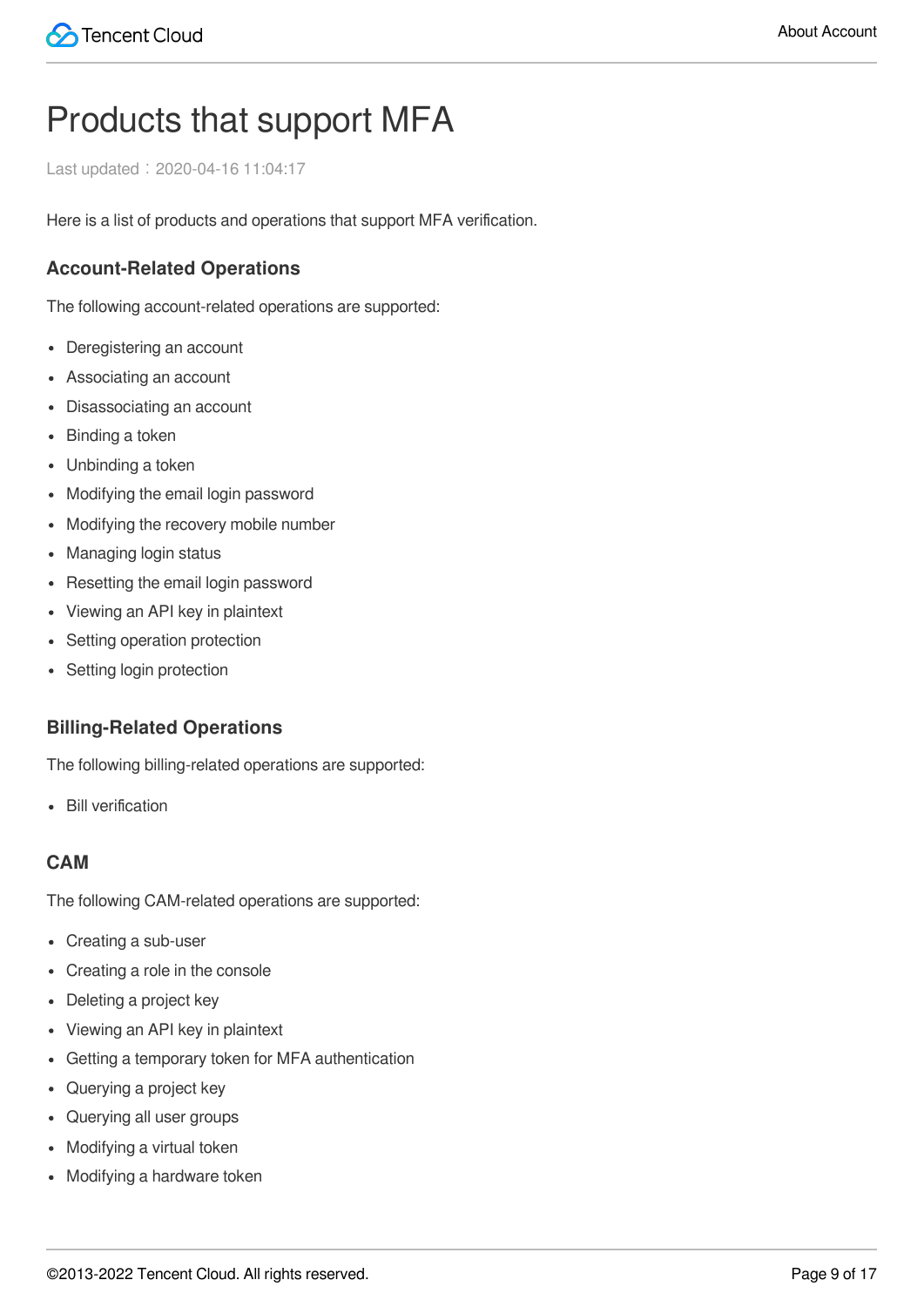- Setting operation protection
- Unbinding a sub-user login method  $\bullet$
- Unbinding a virtual sub-account token
- Unbinding a sub-account token

#### **CVM**

The following CVM-related operations are supported:

- Rolling back a snapshot
- Binding a key pair
- Deleting a snapshot policy
- Deleting a snapshot
- Querying the VNC URL of an instance
- Unmounting a cloud disk
- Getting a VNC login token
- Modifying a cloud disk renewal flag
- Modifying a instance renewal flag
- Modifying the VPC of an instance
- Restarting an instance
- Reinstalling an instance
- Resetting a password
- Adjusting an instance configuration
- Shutting down an instance
- Switching system reinstallation parameters
- Switching instance configuration adjustment parameters
- Switching instance termination parameters
- Terminating a cloud disk
- Terminating an instance

#### **Image-Related Operations**

The following image-related operations are supported:

- Creating an image
- Deleting an image

#### **Message Center**

The following Message Center-related operations are supported:

Modifying the message subscription recipient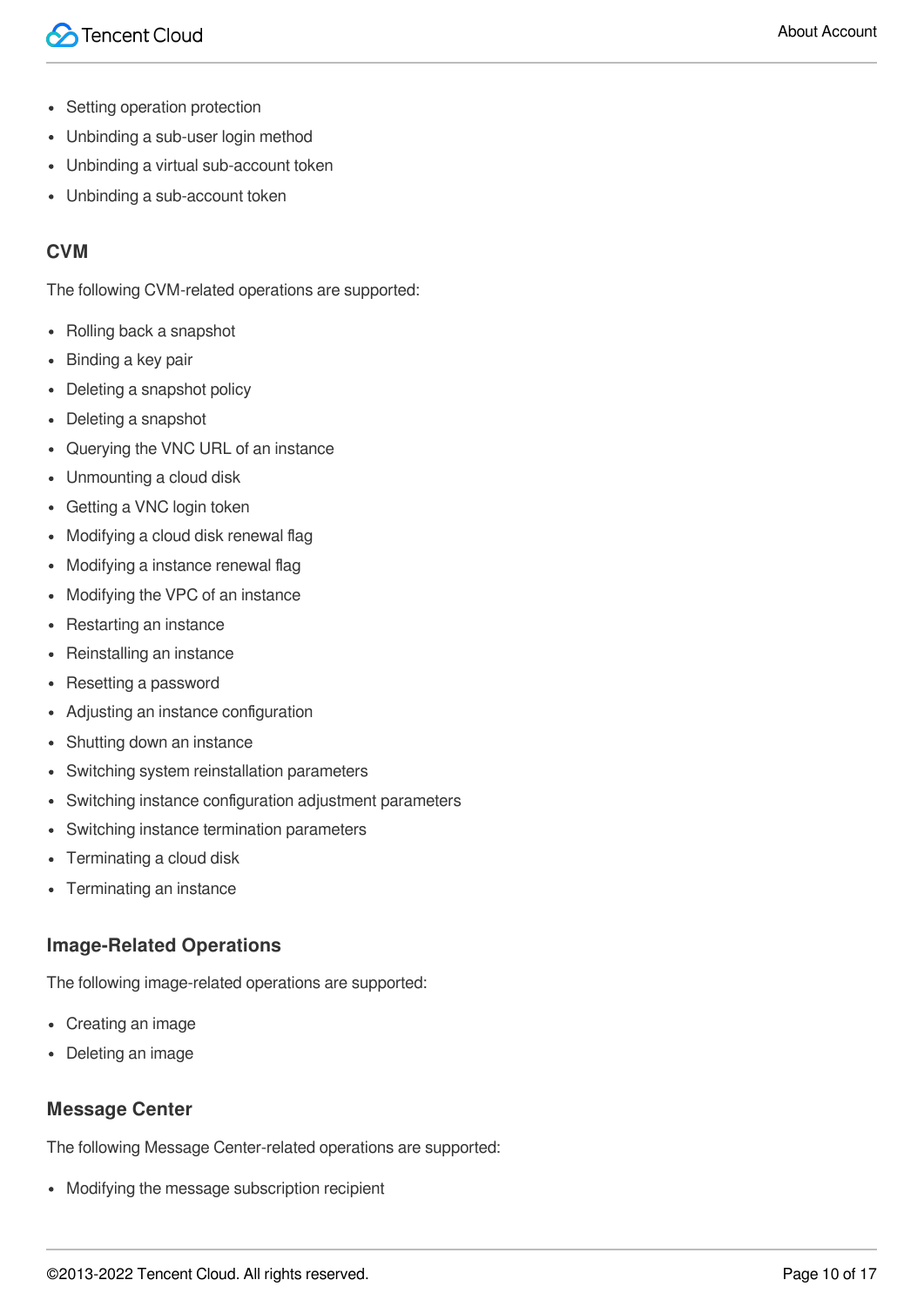#### **VPC**

The following VPC-related operations are supported:

- Creating a routing policy
- Deleting a routing policy
- Deleting a route table
- Disabling subnet routing
- Enabling subnet routing
- Replacing a routing policy
- Modifying the associated route table

#### **CDN**

The following CDN-related operations are supported:

- Deleting a domain name
- Deactivating a domain name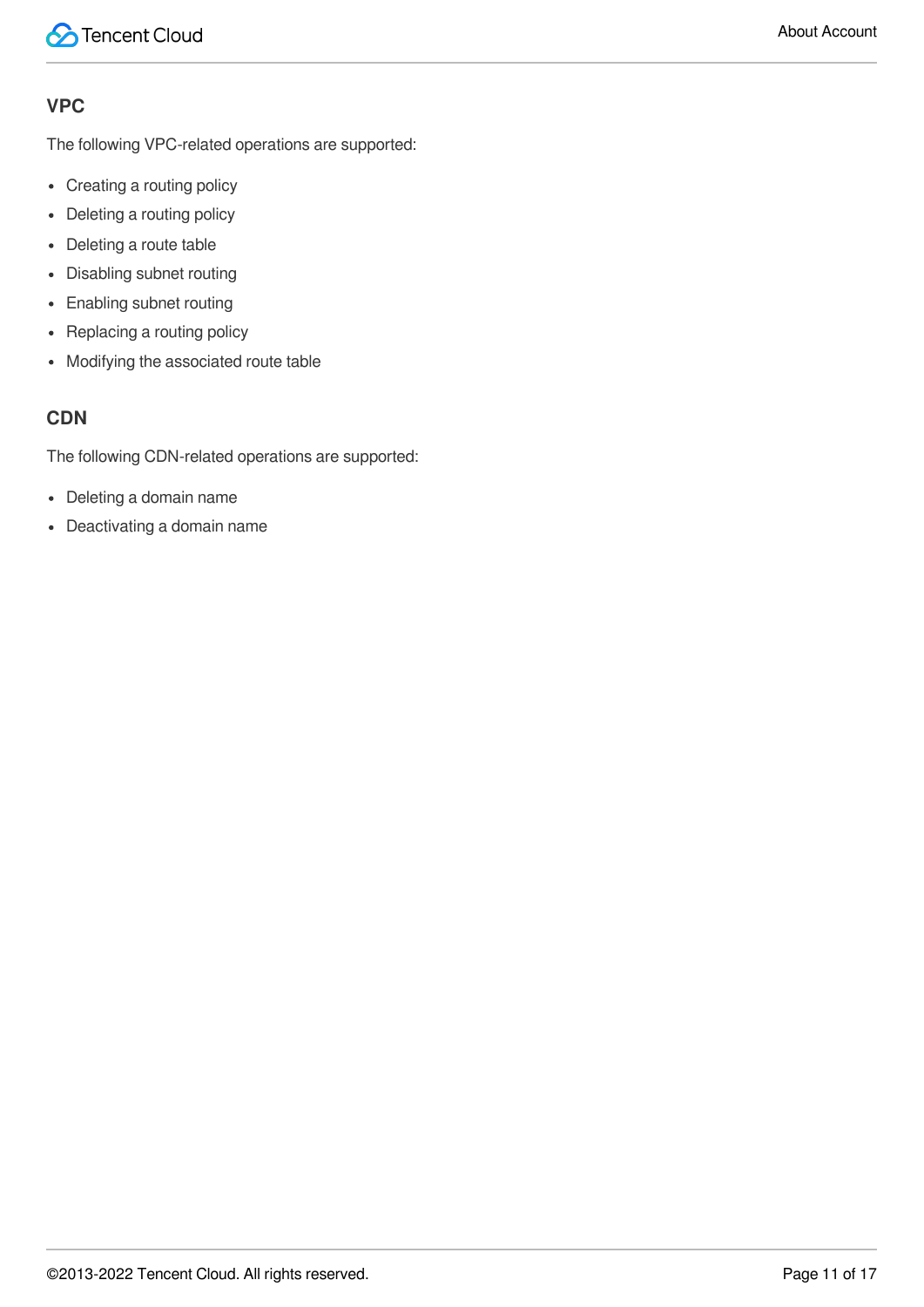# <span id="page-11-0"></span>Logging out from All Devices

Last updated:2020-06-10 10:35:28

If your account is logged in on multiple devices, or you suspect that your account has been compromised, you can log out of your account from all devices including the current one.

- 1. Log in to the Tencent Cloud Console, enter the Security [Settings](https://console.intl.cloud.tencent.com/developer/security) page, go to **Login Status Management** and click **Log out from All Devices**.
- 2. Click **Log out Now** as prompted.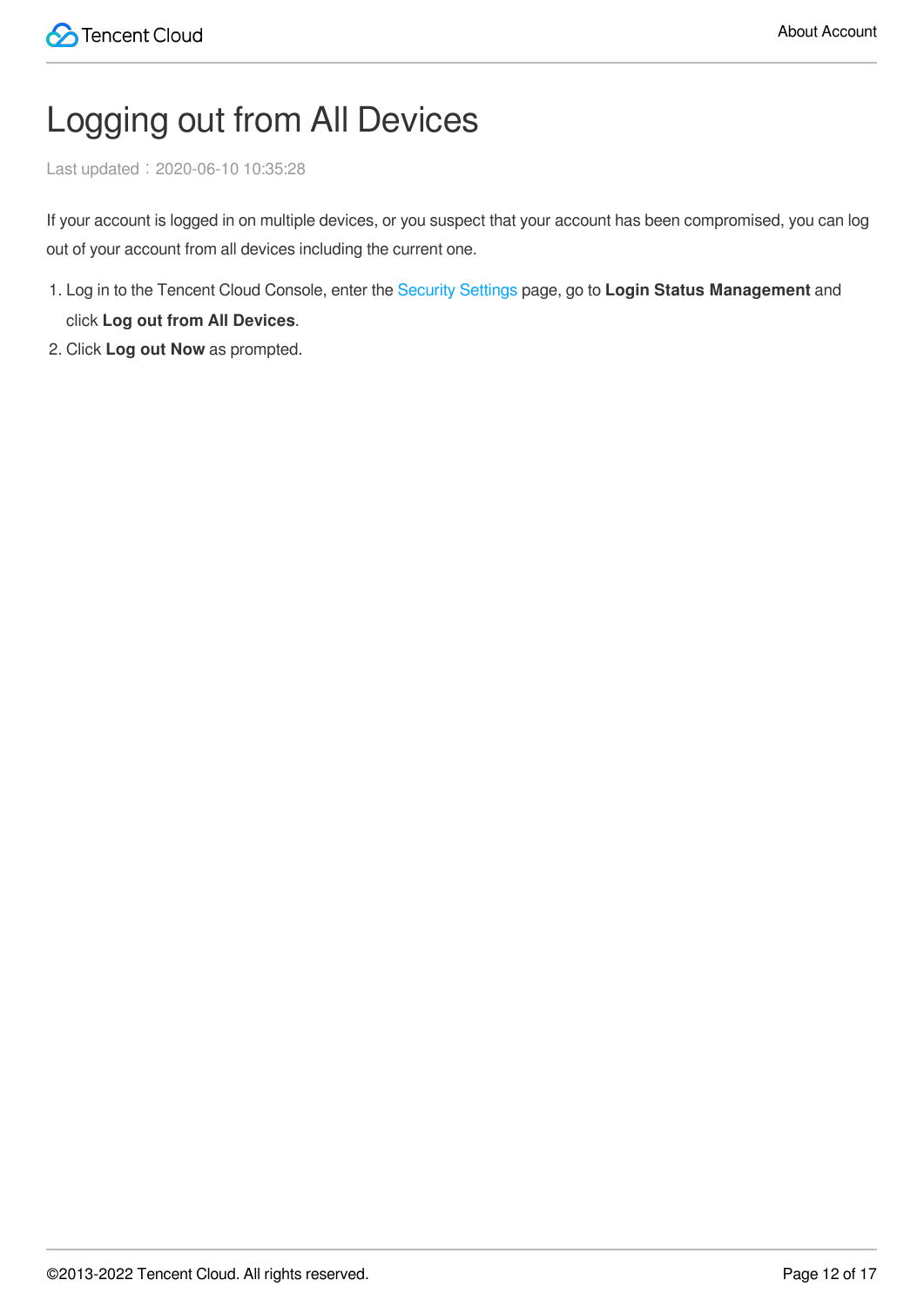# <span id="page-12-0"></span>Operation Protection

Last updated:2020-05-08 17:32:17

Operation protection is an additional layer of protection that Tencent Cloud provides for sensitive operations. After operation protection is enabled, you will need to complete identity authentication before performing sensitive operations.

A verification code is often used for secondary confirmation when you perform sensitive operations in the console.

### Enabling Operation Protection

1. Log in to the Tencent Cloud Console and go to Security [Settings](https://console.intl.cloud.tencent.com/developer/security) page. Click the edit icon next to **Operation Protection** to enable it.

| <b>Account Protection Verification</b> |                                                                                                           |  |
|----------------------------------------|-----------------------------------------------------------------------------------------------------------|--|
| for verification                       | Used to set the protection policy to further improve your account security. You can set up multiple means |  |
| Login Protection                       | Protection disabled "                                                                                     |  |
|                                        | Operation Protection Protection disabled $\rightarrow$                                                    |  |

- 2. Complete the identity authentication as prompted.
- 3. You will be able to enable **Operation Protection** after you pass the identity authentication.

### Operation Protection Types

Log in to the Tencent Cloud Console and go to [Security](https://console.intl.cloud.tencent.com/developer/security) Settings. Go to **Account Protection Verification** > **Operation Protection**, and select from the following accordingly:

| Operation<br>Protection<br>Type | Description                                                                                     |
|---------------------------------|-------------------------------------------------------------------------------------------------|
| Enable                          | To perform an operation in the console, you must enter the correct MFA password on the identity |
| <b>MFA</b>                      | authentication page; otherwise, the operation cannot be performed.                              |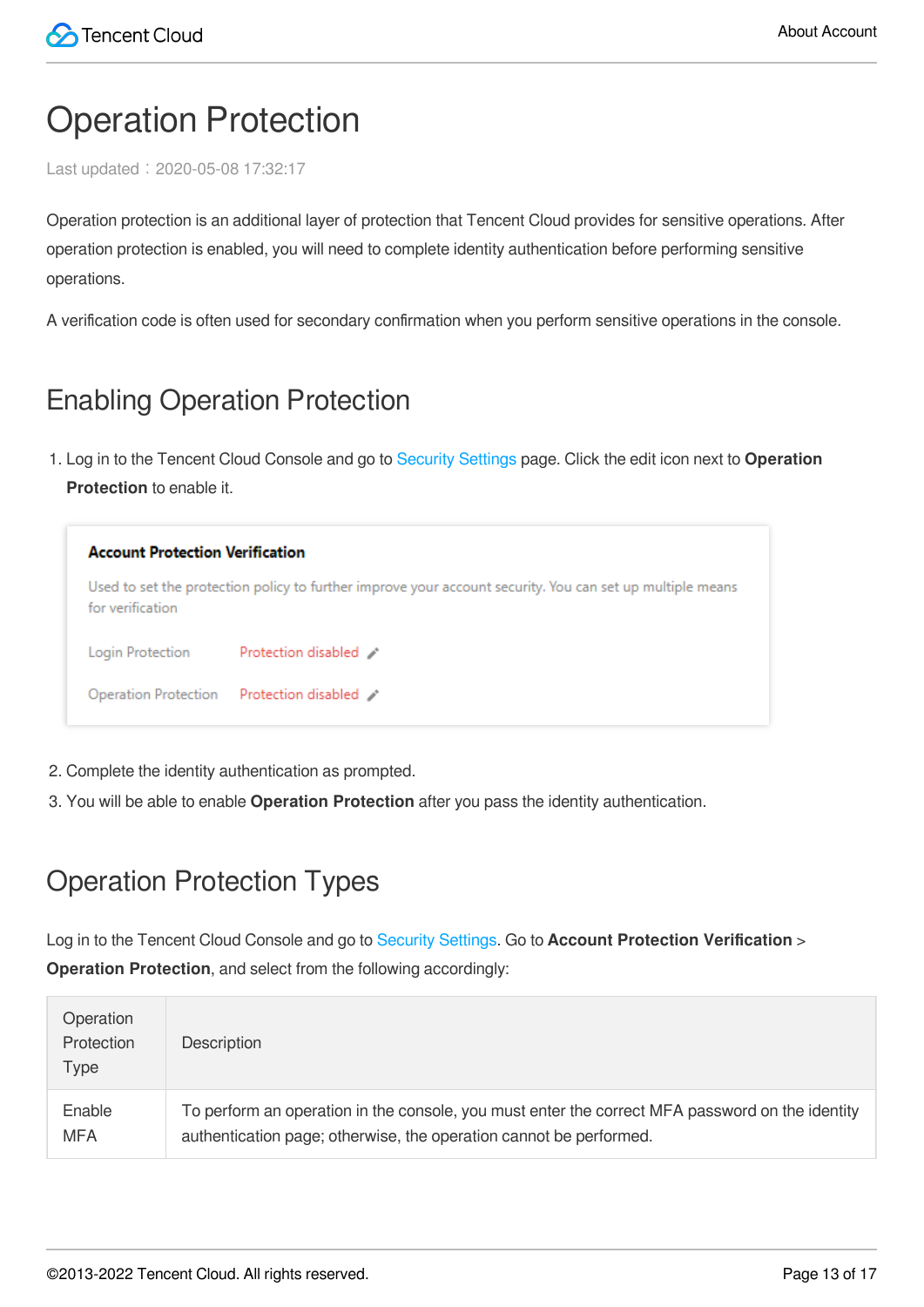

| Operation<br>Protection<br><b>Type</b> | Description                                                                                                                                                                               |
|----------------------------------------|-------------------------------------------------------------------------------------------------------------------------------------------------------------------------------------------|
| Enable<br><b>SMS</b><br>verification   | To perform an operation in the console, you must enter the verification code received on your<br>phone on the identity authentication page; otherwise, the operation cannot be performed. |
| Do not<br>enable                       | Secondary verification will not be required.                                                                                                                                              |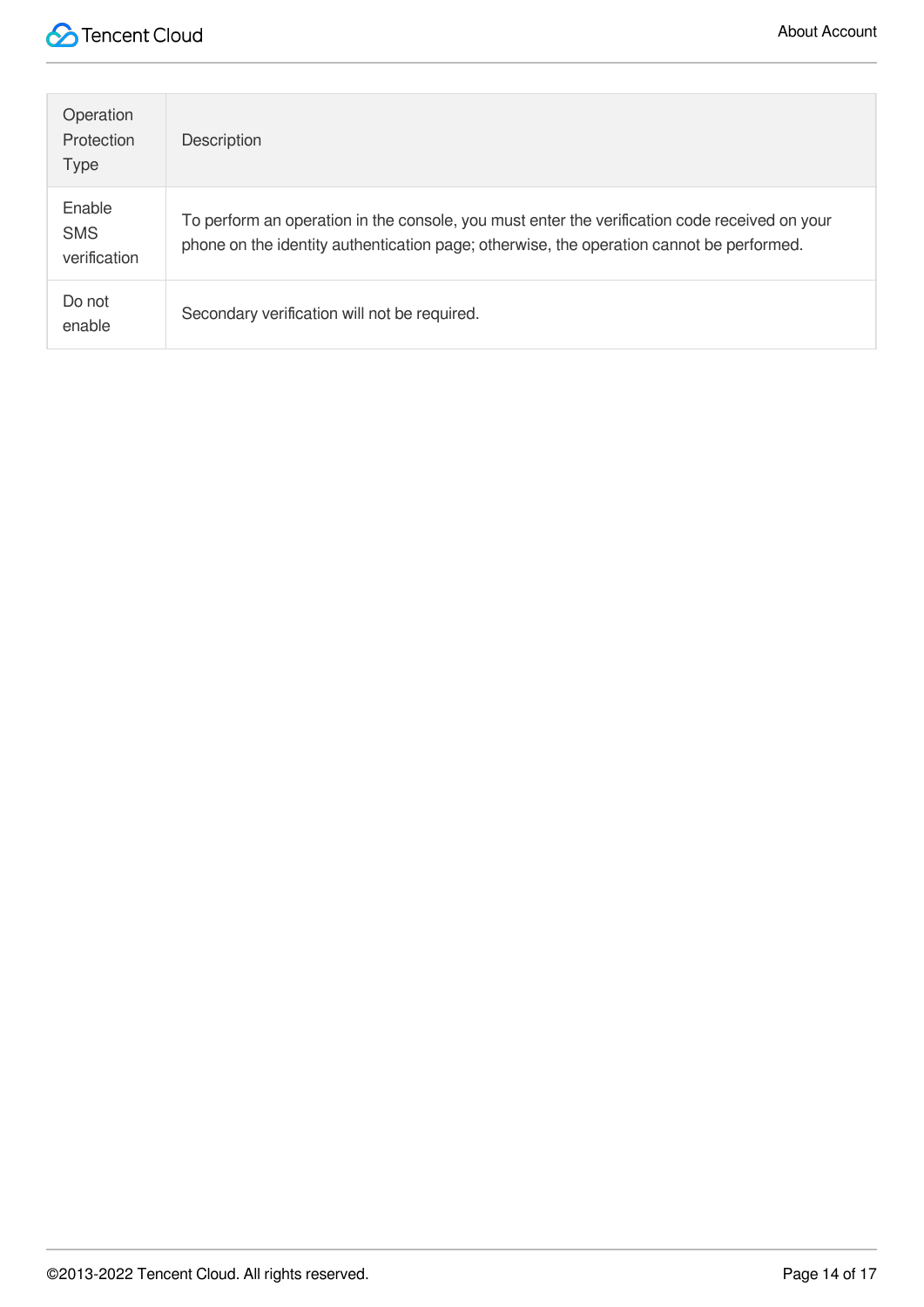### <span id="page-14-0"></span>Account Cancellation

Last updated:2020-07-08 14:22:01

### **Account Cancellation**

Once an account has been cancelled, it cannot be restored. In order to ensure that your account assets, cloud resources, account information, and so on, are not affected, backup all data under your account before you apply to cancel your account.

### Account Cancellation Process

#### **1. Go to the Account Center**

Go to **Account Center** >**Security [Settings](https://console.intl.cloud.tencent.com/developer/security)**. In the account cancellation module, select **Cancel**.

#### **2. Confirm the application to cancel the account**

Before submitting the application, read the notes carefully.

#### **3. Verify mobile number**

Verify your recovery mobile number. You cannot proceed to the next step before a successful verification.

#### **4. Upload basic information materials**

Users that have already undergone identity verification must upload the documents needed to verify their identity. Users that have not verified their identity do not need to perform this step and can proceed directly to the cancellation application review stage.

Documents needed for identity verified personal users:

• Passport or driver's license.

Above scans must be in **color**.

Documents needed for identity verified enterprise users:

Business identification.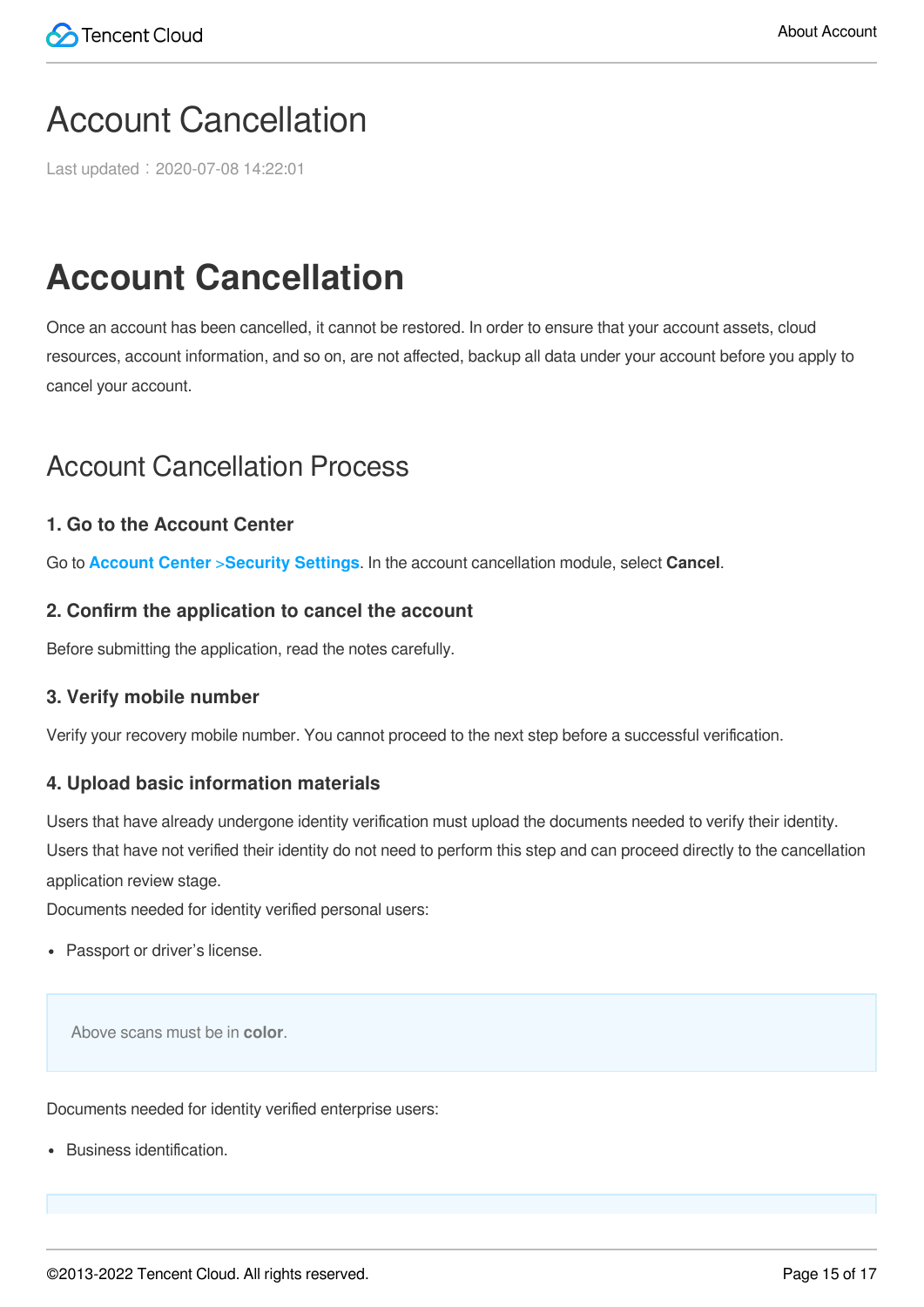Above scans must be in **color**.

#### **5. Review of the cancellation application**

The review of the account cancellation application takes approximately 3 business days. You will be notified of the results through your secure phone number or email address. If you need to modify your secure phone number or email address, go to **Account Center** > **Security [Settings](https://console.intl.cloud.tencent.com/developer/security)**.

#### **6. Successful account cancellation**

When the account has been cancelled successfully, you will be notified by SMS and email. After the account is cancelled, you will no longer be able to use this account to log in to the Tencent Cloud website.